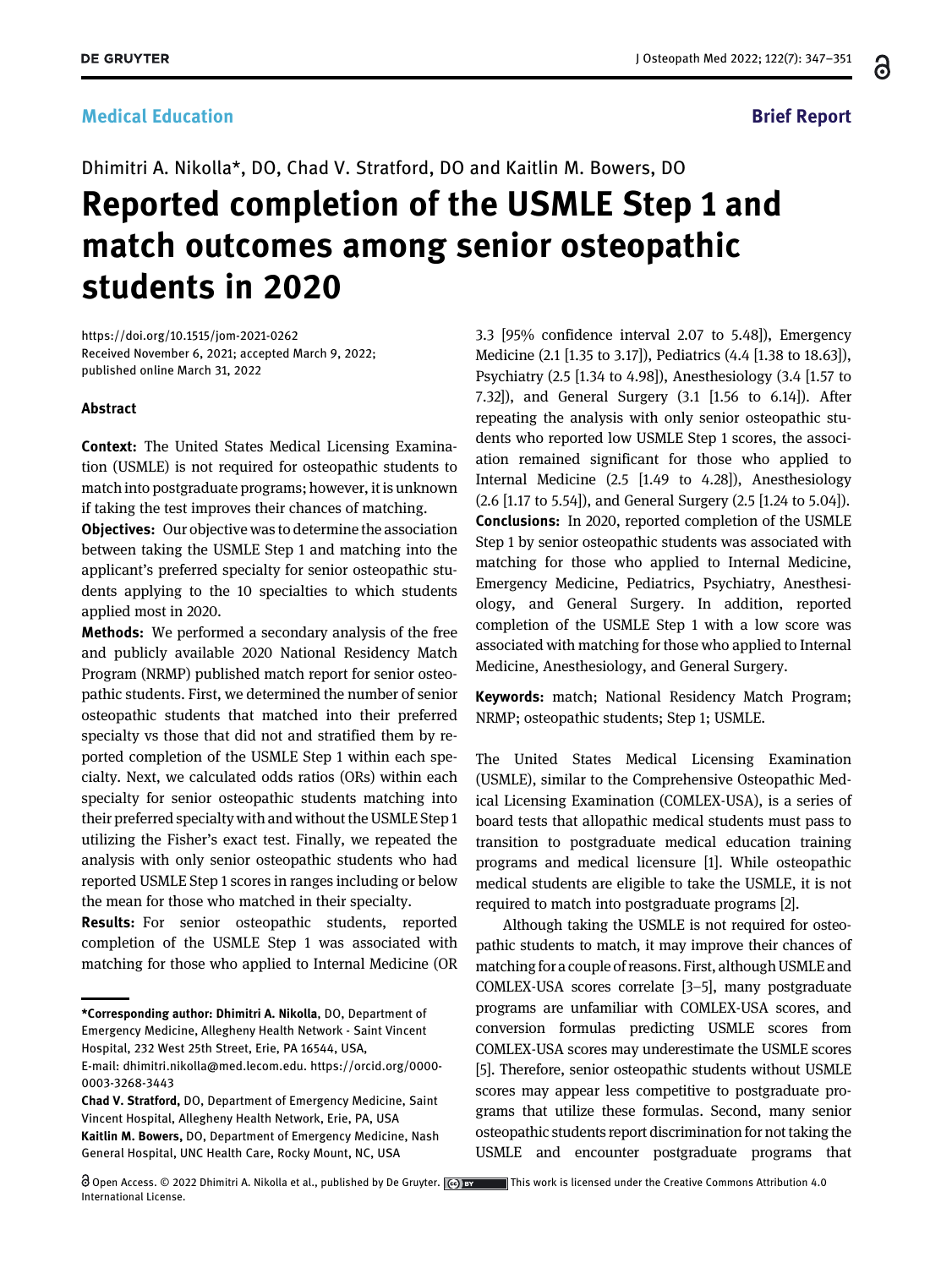specifically require the USMLE [\[6](#page-4-3)]. Therefore, although programs have been encouraged to accept the COMLEX-USA [\[7](#page-4-4), [8](#page-4-5)], not taking the USMLE may still limit the opportunities available for senior osteopathic students.

It is unknown whether completing the USMLE improves the match outcomes for most senior osteopathic students. Therefore, our objective was to determine the association between taking the USMLE Step 1 and matching into the senior osteopathic student's preferred specialty in 2020.

# Methods

We performed a secondary analysis of specialty-level match data of the published match results from the 2020 National Residency Match Program (NRMP) for senior osteopathic students; the report is free and publicly available online [\[9\]](#page-4-6). This study does not meet the 2018 Revised Common Rule criteria for human subjects research because the data were not specifically collected for our study, and no one on our study team had access to any subject identifiers [[10](#page-4-7)].

To mitigate any bias that more competitive specialties and those with fewer applicants would impose on the results, we restricted our analysis to the 10 specialties to which students applied most (i.e., those with the most applicants). The NRMP determined an applicant's preferred specialty by their first-ranked program, and match success was defined as matching into the preferred specialty [\[9](#page-4-6)]. Because there is no incentive for withholding a failure or poor score from the NRMP on the optional research form, we assumed that senior osteopathic students who did not report taking the USMLE Step 1 did not take it. However, we also assumed that senior osteopathic students who did not report taking the COMLEX-USA Level 1 would not report taking the USMLE Step 1. Because these students were likely true nonreporters rather than individuals who did not take the USMLE Step 1, we subtracted the number of COMLEX-USA Level 1 nonreporters from the number of USMLE Step 1 nonreporters within each specialty. The remaining senior osteopathic students who did not report taking the USMLE Step 1 were assumed to have not taken the test.

We then determined the total number of senior osteopathic students that matched vs those that did not and stratified them by reported USMLE Step 1 completion within each specialty. Next, we reported the proportions matched with and without the USMLE Step 1. Then, we calculated odds ratios (ORs) for senior osteopathic students matching with the USMLE Step 1 compared to those without utilizing the Fisher's exact test. Lastly, because students may not take the USMLE due to fear of performing poorly, we repeated the analysis with only senior osteopathic students who had reported USMLE Step 1 scores in ranges including or below the mean for their preferred specialty [\(Table 1\)](#page-1-0). ORs with confidence intervals that did not include one were considered significant and all analyses were performed in RStudio® (RStudio, PBC, Boston, MA, Version 2021.09.0+351).

# Results

In 2020, 6,581 senior osteopathic students submitted rank order lists. A total of 6,055 (92%) of them gave consent for NRMP research [\[9\]](#page-4-6). The 10 specialties to which students

<span id="page-1-0"></span>Table 1: USMLE Step 1 low-score thresholds.

| <b>Specialty</b>          | USMLE low-score threshold <sup>a</sup> |
|---------------------------|----------------------------------------|
| Internal medicine         | 230                                    |
| Family medicine           | 220                                    |
| Emergency medicine        | 230                                    |
| Pediatrics                | 230                                    |
| Psychiatry                | 230                                    |
| Anesthesiology            | 240                                    |
| General surgery           | 240                                    |
| Obstetrics and gynecology | 230                                    |
| Diagnostic radiology      | 240                                    |
| Orthopedic surgery        | 250                                    |

USMLE, United States Medical Licensing Examination. <sup>a</sup>The upper limit of the National Residency Match Program (NRMP) reported a USMLE Step 1 score range that includes the mean for those who matched in the given specialty.

applied most were Internal Medicine, Family Medicine, Emergency Medicine, Pediatrics, Psychiatry, Anesthesiology, General Surgery, Obstetrics and Gynecology, Diagnostic Radiology, and Orthopedic Surgery. The proportion of senior osteopathic students who reported taking the USMLE Step 1 ranged from 30.8 to 92.3% across the examined specialties [\(Table 2\)](#page-2-0). The proportion of matched senior osteopathic students who reported taking the USMLE Step 1 was greater than the proportion who matched without the test across all 10 specialties ([Table 2](#page-2-0) and [Figure 1\)](#page-2-1). In addition, the proportion of matched senior osteopathic students who reported low USMLE Step 1 scores was greater than the proportion who matched without the test for all specialties except for Family Medicine and for Obstetrics and Gynecology ([Table 2](#page-2-0) and [Figure 1\)](#page-2-1).

Nevertheless, reported completion of the USMLE Step 1 was associated with matching for those who applied to Internal Medicine (OR 3.3 [95% confidence interval 2.07 to 5.48]), Emergency Medicine (2.1 [1.35 to 3.17]), Pediatrics (4.4 [1.38 to 18.63]), Psychiatry (2.5 [1.34 to 4.98]), Anesthesiology (3.4 [1.57 to 7.32]), and General Surgery (3.1 [1.56 to 6.14]) ([Table 3\)](#page-3-1). After repeating the analysis with only senior osteopathic students who reported low USMLE Step 1 scores, the association remained significant for those who applied to Internal Medicine (2.5 [1.49 to 4.28]), Anesthesiology (2.6 [1.17 to 5.54]), and General Surgery (2.5 [1.24 to 5.04]) ([Table 3](#page-3-1)).

### **Discussion**

In this secondary analysis of published 2020 NRMP match results for senior osteopathic students who applied to the 10 most popular specialties, we found that reported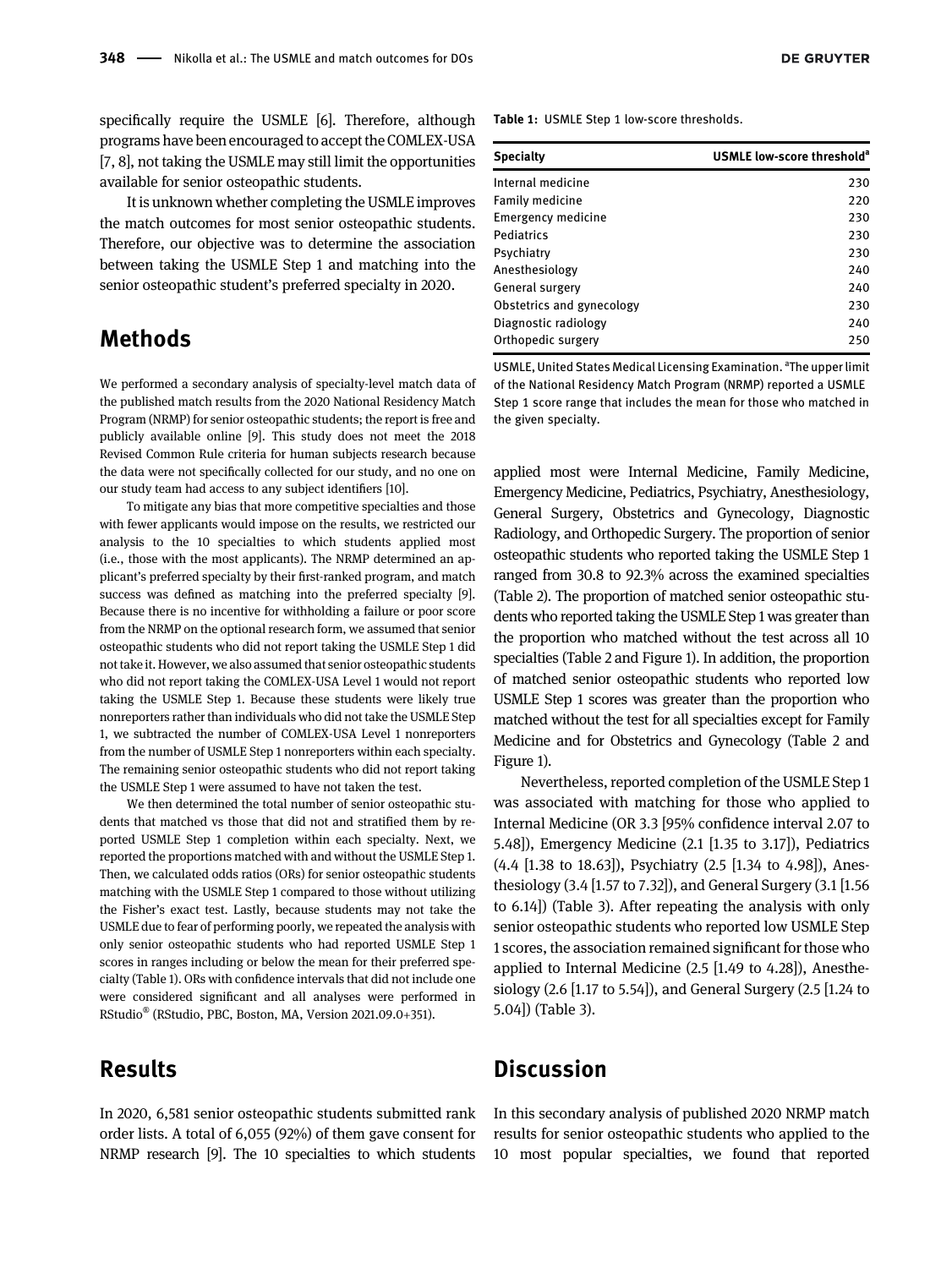| <b>Specialty</b>          | <b>Reported taking the</b>      | <b>Reported taking the USMLE</b> | Reported a low USMLE score <sup>b</sup> | No reported USMLE score |
|---------------------------|---------------------------------|----------------------------------|-----------------------------------------|-------------------------|
|                           | USMLE/applied, $%$ <sup>a</sup> | Matched/total, %                 | Matched/total, %                        | Matched/total, %        |
| Internal medicine         | 814/1308 (62.2)                 | 784/814 (96.3)                   | 468/492 (95.1)                          | 438/494 (88.7)          |
| Family medicine           | 375/1219 (30.8)                 | 358/375 (95.5)                   | 208/222 (93.7)                          | 796/844 (94.3)          |
| Emergency medicine        | 561/759 (73.9)                  | 486/561 (86.6)                   | 279/337 (82.8)                          | 150/198 (75.8)          |
| Pediatrics                | 247/467 (52.9)                  | 243/247 (98.4)                   | 173/177 (97.7)                          | 205/220 (93.2)          |
| Psychiatry                | 182/351 (51.9)                  | 164/182 (90.1)                   | 104/119 (87.4)                          | 132/169 (78.1)          |
| Anesthesiology            | 341/378 (90.2)                  | 279/341 (81.8)                   | 203/263 (77.2)                          | 21/37(56.8)             |
| General surgery           | 199/250 (79.6)                  | 149/199 (74.9)                   | 111/157(70.7)                           | 25/51 (49.0)            |
| Obstetrics and gynecology | 215/287 (74.9)                  | 157/215 (73.0)                   | 86/126 (68.3)                           | 51/72 (70.8)            |
| Diagnostic radiology      | 143/155 (92.3)                  | 135/143 (94.4)                   | 67/75(89.3)                             | 9/12(75.0)              |
| Orthopedic surgery        | 144/163 (88.3)                  | 100/144(69.4)                    | 71/109(65.1)                            | 9/19(47.4)              |

<span id="page-2-0"></span>Table 2: Percent of senior osteopathic students matching with and without the USMLE Step 1 in 2020.

USMLE, United States Medical Licensing Examination. <sup>a</sup>Total applied derived from the number of applicants to each specialty who provided consent for National Residency Match Program (NRMP) research and excludes those who did not report taking the Comprehensive Osteopathic Medical Licensing Examination (COMLEX-USA) Level 1. <sup>b</sup>Senior osteopathic students in the NRMP reported USMLE Step 1 score ranges including or below the mean for their specialty.



USMLE, United States Medical Licensing Examination

<span id="page-2-1"></span>Figure 1: A dumbbell plot comparing the proportions of matched senior osteopathic students by reported USMLE Step 1 completion status stratified by specialty.

completion of the USMLE Step 1 was associated with matching for those who applied to Internal Medicine, Emergency Medicine, Pediatrics, Psychiatry, Anesthesiology, and General Surgery. Furthermore, after limiting the analysis to those with low USMLE Step 1 scores, this association remained significant for those who applied to Internal Medicine, Anesthesiology, and General Surgery ([Table 3](#page-3-1)).

These results are consistent with previous work. In a study of 350 osteopathic applicants to emergency medicine residency programs from the 2010 to 2011 application season, those who took the USMLE were more likely to match than those who did not take it, 126/208 (61%) vs 55/ 142 (39%), respectively [[11\]](#page-4-8). In addition, performance on the USMLE Step 1 has been associated with matching into preferred specialties for osteopathic applicants [[12\]](#page-4-9).

Interestingly, the association between taking the USMLE Step 1 with matching was inconsistent between specialties ([Table 3](#page-3-1)). For example, reported completion of the USMLE Step 1 was not associated with matching for those who applied to Family Medicine, Obstetrics and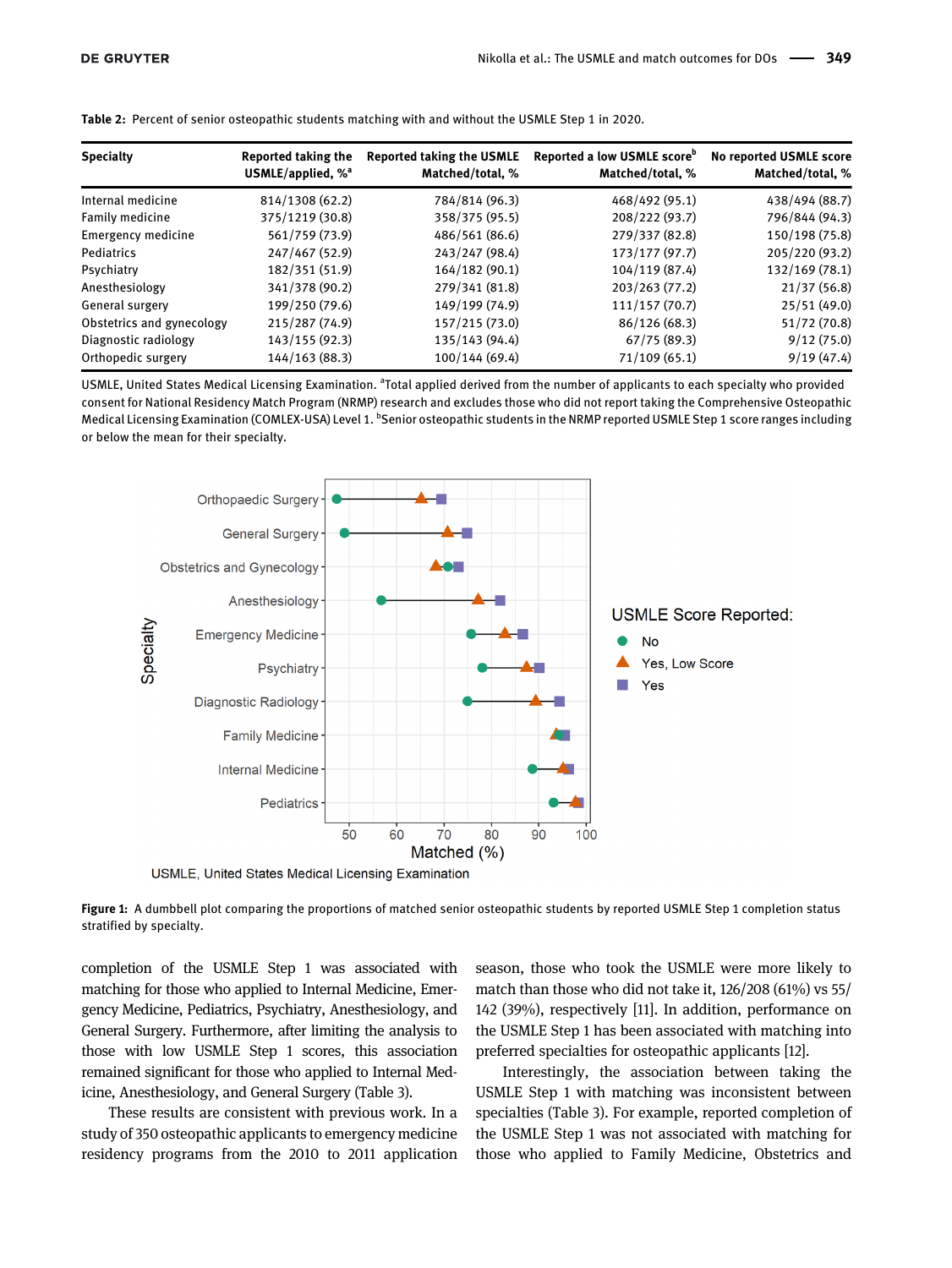<span id="page-3-1"></span>Table 3: Odds ratios for matching as a senior osteopathic student who reported taking vs did not report taking the USMLE Step 1 in 2020.

| <b>Specialty</b>             | <b>Reported taking</b><br>the USMLE<br>OR (95% CI) | <b>Reported a low</b><br><b>USMLE</b> score<br>OR (95% CI) <sup>a</sup> |
|------------------------------|----------------------------------------------------|-------------------------------------------------------------------------|
| Internal medicine            | $3.3(2.07 - 5.48)$                                 | $2.5(1.49-4.28)$                                                        |
| Family medicine              | $1.3(0.71 - 2.39)$                                 | $0.9(0.47 - 1.8)$                                                       |
| <b>Emergency medicine</b>    | $2.1(1.35 - 3.17)$                                 | $1.5(0.98 - 2.42)$                                                      |
| Pediatrics                   | 4.4 (1.38-18.63)                                   | $3.2(0.98 - 13.31)$                                                     |
| Psychiatry                   | $2.5(1.34 - 4.98)$                                 | $1.9(0.98 - 4.02)$                                                      |
| Anesthesiology               | $3.4(1.57 - 7.32)$                                 | $2.6(1.17 - 5.54)$                                                      |
| General surgery              | $3.1(1.56 - 6.14)$                                 | $2.5(1.24 - 5.04)$                                                      |
| Obstetrics and<br>gynecology | $1.1(0.58 - 2.08)$                                 | $0.9(0.44 - 1.74)$                                                      |
| Diagnostic radiology         | $5.5(0.81 - 28.85)$                                | $2.7(0.40 - 14.55)$                                                     |
| Orthopedic surgery           | $2.5(0.85 - 7.52)$                                 | $2.1(0.69 - 6.29)$                                                      |

CI, confidence interval; OR, odds ratio; USMLE, United States Medical Licensing Examination. <sup>a</sup>Senior osteopathic students in the National Residency Match Program (NRMP) reported USMLE Step 1 score ranges including or below the mean for their specialty.  $BOLD =$ Confidence interval does not include one.

Gynecology, Diagnostic Radiology, and Orthopedic Surgery ([Table 3\)](#page-3-1). Therefore, completing the USMLE Step 1 may not improve match outcomes among all specialties. However, reported completion of the USMLE Step 1 did not appear to harm match outcomes across the examined specialties, even with a low score ([Table 3\)](#page-3-1). Since most students change their specialty pursuits during medical school [\[13,](#page-4-10) [14\]](#page-4-11), the association between completion of the USMLE Step 1 and matching for multiple specialties may outweigh the risk of performing poorly on the test for many osteopathic students.

However, the USMLE Step 1 and COMLEX-USA Level 1 are transitioning to pass/fail score reports [[15,](#page-4-12) [16](#page-4-13)]. It is unknown how this change will alter the value of other aspects of the medical student application [\[17,](#page-4-14) [18\]](#page-4-15). However, osteopathic students will likely benefit from this change because it removes the necessity to obtain a competitive score on the USMLE Step 1, therefore lowering the threshold to take the test. Furthermore, as our results suggest, senior osteopathic students who reported taking the USMLE Step 1 were more likely to match into several specialties regardless of score ([Table 2\)](#page-2-0).

#### Limitations

Our study has a few limitations. First, it is a secondary analysis of published match data at the specialty level. Therefore, we could not adjust for confounding variables at

the applicant level. For example, COMLEX-USA scores may be higher in osteopathic students who take the USMLE [[4\]](#page-4-16). Therefore, applicants who take the USMLE Step 1 may be more competitive than those who do not take the test, which might confound our results. Second, these data are self-reported by applicants; however, the NRMP verified 89% of USMLE Step 1 scores with the osteopathic medical schools [[9](#page-4-6)]. Third, specialties like Diagnostic Radiology and Orthopedic Surgery had few applicants who did not report taking the USMLE Step 1, and these small numbers may have biased the results for those specialties ([Table 2\)](#page-2-0). Lastly, the value of taking the USMLE varies between applicants. Many factors determine a successful match, including nonobjective variables like letters of recommendation and interpersonal relationships. Each senior osteopathic student should consider their whole application when determining their competitiveness.

# Conclusions

Among senior osteopathic students who applied to the 10 most popular specialties in the 2020 NRMP Match, reported completion of the USMLE Step 1 was associated with matching for those who applied to Internal Medicine, Emergency Medicine, Pediatrics, Psychiatry, Anesthesiology, and General Surgery. After limiting the analysis to senior osteopathic students with low USMLE Step 1 scores, this association remained significant for those who applied to Internal Medicine, Anesthesiology, and General Surgery.

#### Research funding: None reported.

Author contributions:D.A.N. and K.M.B. provided substantial contributions to conception and design, acquisition of data, or analysis and interpretation of data; all authors drafted the article or revised it critically for important intellectual content; all authors gave final approval of the version of the article to be published; and all authors agree to be accountable for all aspects of the work in ensuring that questions related to the accuracy or integrity of any part of the work are appropriately investigated and resolved.

Competing interests: None reported.

#### References

<span id="page-3-0"></span>1. State specific requirements for initial medical licensure. Federation of State Medical Boards. [https://www.fsmb.org/step-](https://www.fsmb.org/step-3/state-licensure/)[3/state-licensure/](https://www.fsmb.org/step-3/state-licensure/) [Accessed 13 Dec 2021].